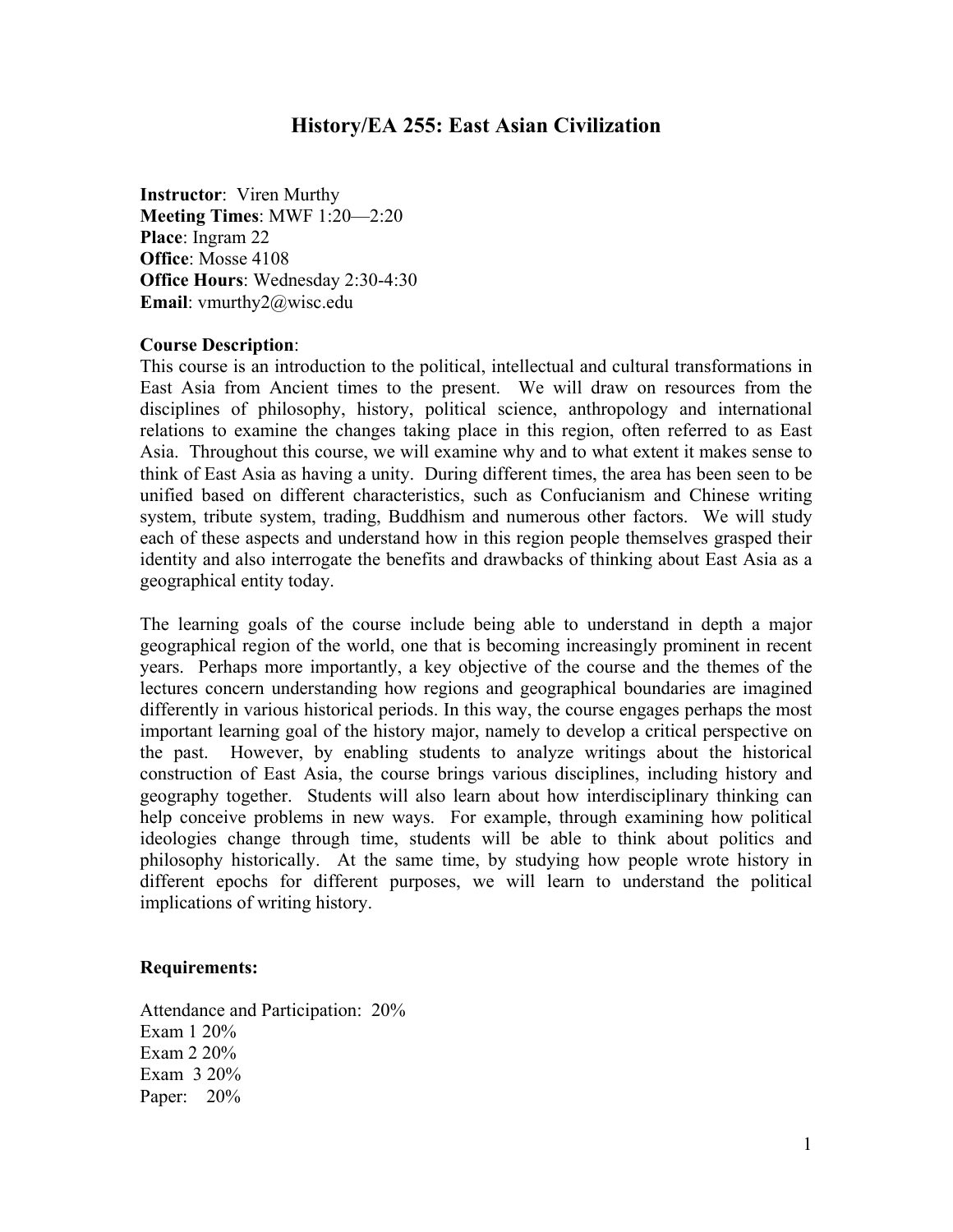# **All students will write a paper, (5-7 pages, Times Roman Font 12) on one of the following topics or a topic of their choice:**

- 1. How did Confucianism change when it was introduced into Japan and Korea?
- 2. What was Lao Zi's critique of Confucianism? How would you respond to this critique?
- 3. How would you think about the contemporary Chinese or Japanese economic and political policies or economic policies historically?
- 4. Why Does Japan still have an Emperor System? What is its function and how did it change during the  $20<sup>th</sup>$  Century?
- 5. Compare the history of women and China, Japan and Korea during the  $20<sup>th</sup>$  Century.
- 6. What were the origins of the Korean War?
- 7. The North Korean economy seemed to be doing well during the 1950s, why is it in so much trouble now?

● You should definitely do some outside research for this paper, but the bulk of the project can be based on secondary works, i.e, books and articles about the topic. Students should attempt to formulate their own thesis about the topic and defend their position with an argument. It is highly advised that students consult the TA or the Instructor as they are developing their ideas for the paper.

● Students will also be allowed to do extra-credit assignments, which will largely consist of attending a specific talk on East Asian Studies and then writing a paper (2-4 pages) discussing the talk.

## **Required Texts:**

● Charles Holcombe, *A History of East Asia: From the Origins to the Twenty-First Century*, Cambridge: Cambridge University Press, 2011.

• Other essays will be available on the Learn $@UW$  website.

## **Tentative Schedule:**

(Instructor may alter dates and readings during the course of the semester)

## **WEEK 1 Introduction: What is East Asia?**

Jan. 21 Discuss Syllabus and Defining a Region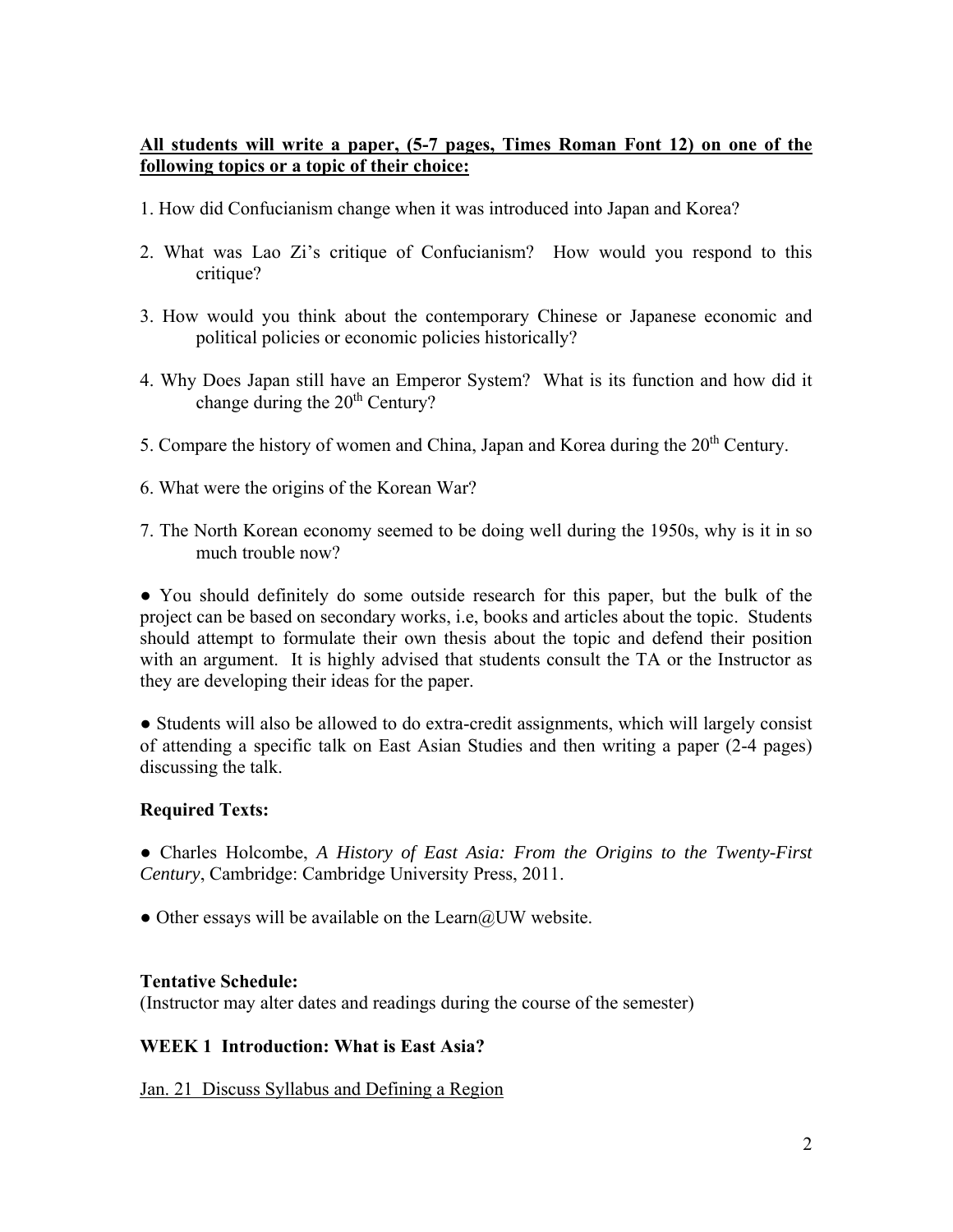Holcombe, 1-11

Jan. 23 East Asian Writing Systems and Confucianism John De Francis, *Chinese Language: Fact and Fantasy*, Chapter 3 Holcombe, 30-42 Confucius, The Analects, D. C. Lau Trans., 59-80

## **WEEK 2 The Formative Era and the Philosophical Classics**

Jan. 26 Daoism Lao Zi, Tao Te Ching, D. C. Lau Trans., 57-87. Legalism

Jan. 28 The First Empire Holcombe, 44-55.

Jan. 30 China in Division and Cosmopolitanism Holcombe, 58-70.

#### **Week 3 Buddhism and the Creation of Community in East Asia**

- Feb. 2 Buddhism in East Asia and the Emergence of Korean Kingdome Holcombe, 71-79.
- Feb. 4 The Birth of Korea and Imperial Japan Holcombe, 109-120.
- Feb. 6 Chinese Imperial Restoration: The Sui and Tang Dynasties Holcombe, 91-109.

# **WEEK 4 Transformations from the 10th to 16th Centuries**

- Feb. 9 Esai and Dogen, Zen Buddhism in East Asia Dogen, Shobozenzo and Genjo Koan, T.P Kasulis,, *Zen Action/Zen Person*, 1-25
- Feb. 11 China from the  $10<sup>th</sup>$  Century Holcombe 126-140
- Feb. 13 Song Intellectual and Cultural Trends Hoyt Tillman, "Zhu Xi and the Heavenly Principle"

#### **WEEK 5 Early Modern East Asia (1600-1860)**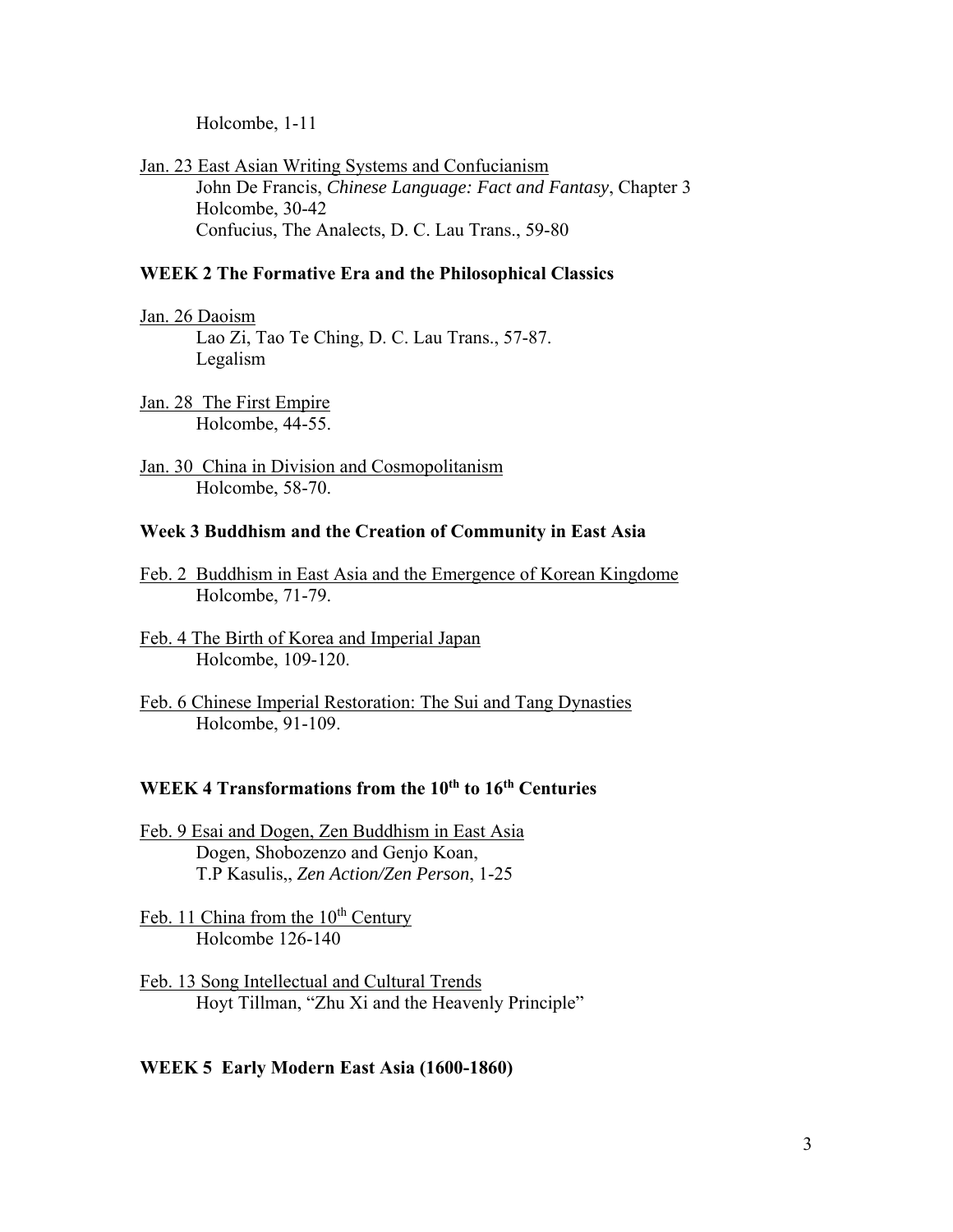Feb. 16 Medieval Japan and the Samurai Holcombe, 148-160.

Feb. 18 The Tribute System

 Takeshi Hamashita, "The Tribute System and Modern East Asia," and *China, East Asia and the Global Economy*, edited by Linda Grove and Mark Seldon, 12- 29.

Timothy Brook, *Confusions of Pleasure*, Introduction

Feb. 20 Tokugawa Intellectual Trends and East Asian Imaginations of Gender Holcombe, 179-190. Dorothy Ko, "Footbinding"

## **WEEK 6 The 19th Century: Encounter with Western Imperialism**

#### **Feb. 23 Exam 1**

- Feb. 25 Opium War and Its Aftermath Holcombe 190-207. Lin Zexu's Moral Advice to Queen Victoria, in Teng and Fairbank, *China's Response to the West*, 24-28.
- Feb 27 The Nineteenth Century Opening of Korea Holcombe, 207-213.

## **WEEK 7 Westernization in East Asia**

- March 2 Japan Leaves Asia: The Meiji Restoration Holcombe, 213-230
- March 4 Japanese Responses to Leaving Asia Fukuzawa Yukichi, An Outline of a Theory of Enlightenment, 2—50 Essay on Okakura Tenshin,. Chelsea Foxwell, "Merciful Mother in Painting"
- March 6, (1) The End of Empire in China: 1911 Revolution Holcombe, 230-244.

 (2) HE Zhen and The Birth of Chinese Feminism He Zhen readings and Peter Zarrow essay on He Zhen

#### **WEEK 8 Japanese Imperialism**

March 9 Korea under Japanese Rule Holcombe, 244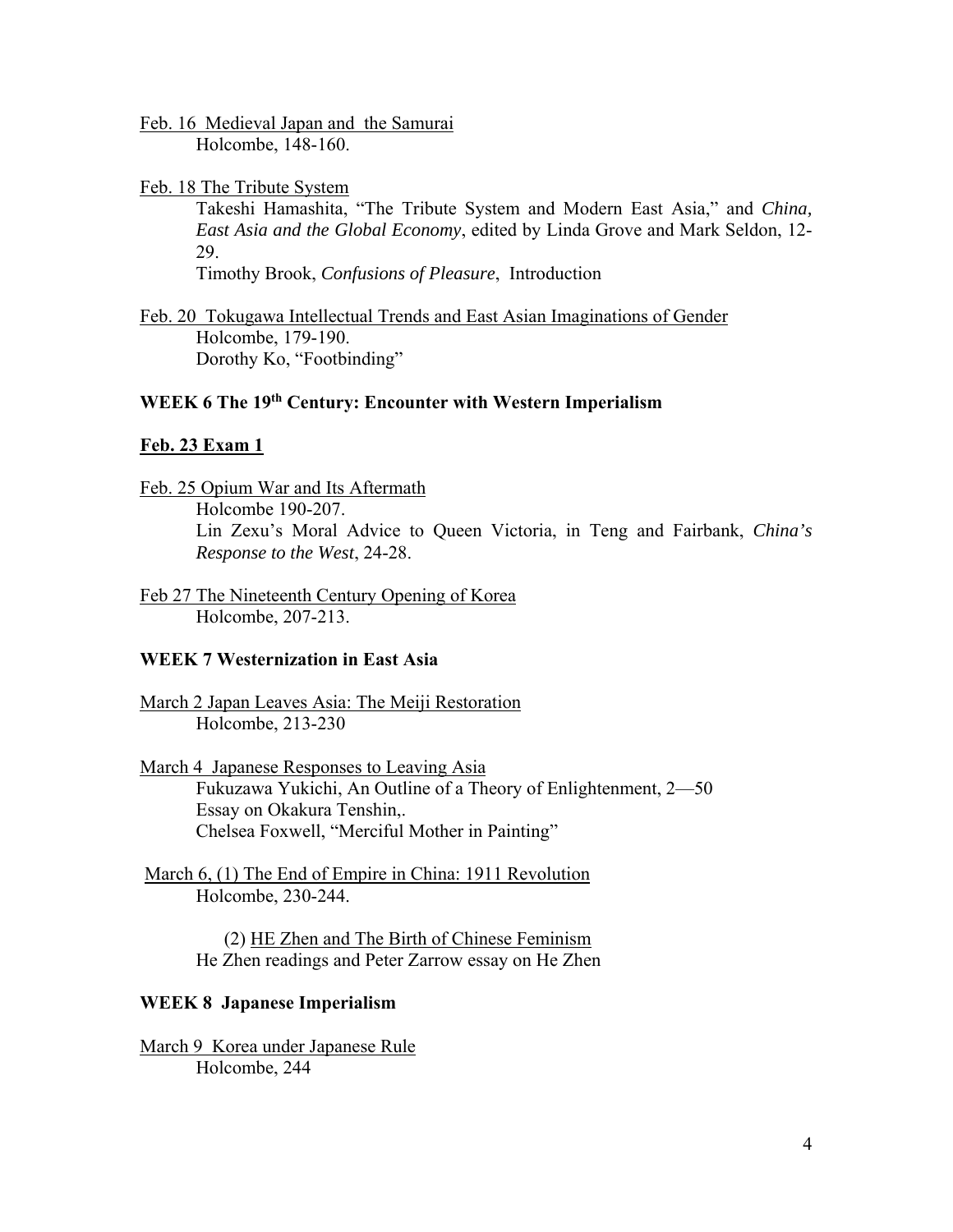March 11 The Rise of Chinese and Japanese Nationalism: Imagining India Holcombe 255-263. Watsuji Tetsuro, "The Japanese Spirit," *Sources of the Japanese Tradition*, 285- 288 Brian Tsui, "Ghandism in China"

March 13 Japanese Pan-Asianism and the Pacific War Arata Hachiro, "The Greater East Asia Co-Prosperity Sphere," 308-309. Holcombe, 270-277

## **WEEK 9 Chinese Communism**

March 16 May Fourth and Lu Xun Lu Xun, Readings

March 18 The Rise of Mao Zedong Holcombe, 262-270

March 20 Mao Zedong Thought Mao Zedong, "On Practice," "On Contradiction"

#### **WEEK10 Post-war Japan**

March 23 Postwar Allied Occupation Holcombe, 277-283

March 25 Japan and Asia in the Postwar (Guest Presentations by Christian Uhl and Saul Thomas on Lu Xun, Venue TBA)

March 27 Film: Devils at the Doorstep

## **WEEK 12 Spring Break**

#### **WEEK 13 Postwar Korea: South and North**

April 6 The Korean War (Discussion of Film) Holcombe, 295-302

April 8 China and the Korean War Contd. Wang Hui "China's Entry into the Korean War" (Talk by Harry Harootunian, April 9 and/or April 10)

April 10 Mao's China, South Korea and the Comfort Women Controversy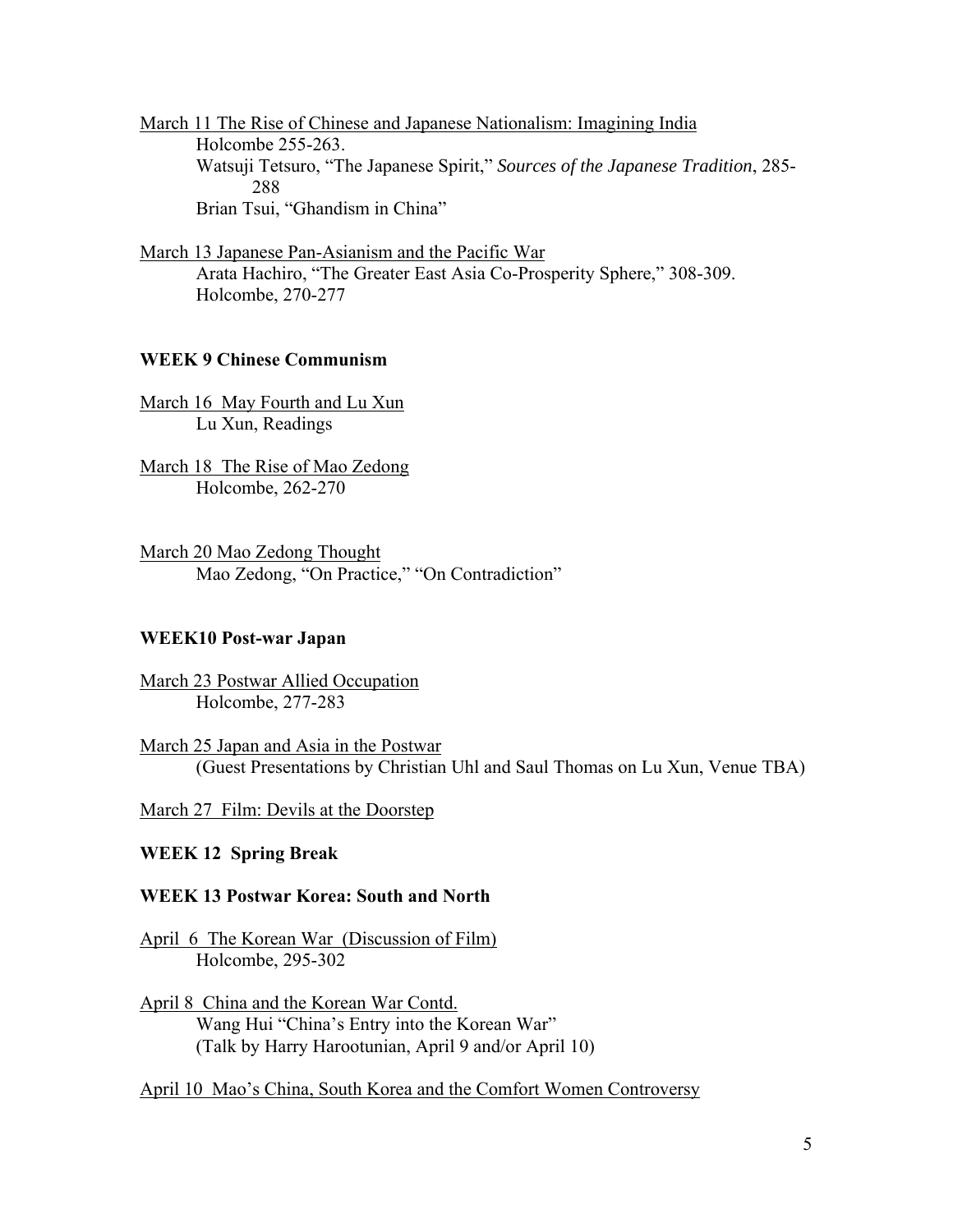Holcombe, 304-311. Sarah Soh, *The Comfort Women: Sexual Violence and Postcolonial Memory in Japan and Korea*, Introduction

#### **WEEK 13 Revolutionary China and Postwar Japan**

#### April 13 **Exam 2**

April 15 Mao's Cultural Revolution Yiching Wu, *Revolution at the Margins*, Chapter 2

April 17 Japanese Asianism in the Postwar Taizo Miyagi, "Postwar Japan and Asianism"

#### **WEEK 14 Visions of Asia and the Future in Contemporary East Asia**

April 20 North Korea Bruce Cumings, *North Korea: Another Country*, chapter 1.

April 22 Globalization and Visions of Asia in Japan Leo Ching, "Mass Culture and Asianism in the Age of Late Capital"

April 24 Alternative Visions of Asia in Japanese Popular Culture Koichi Iwabuchi, "Nostalgia for a (Different) Asian Modernity"

### **WEEK 15 East Asian Visions of Asia and Gender**

April 27 Tani Barlow, "Funu Guojia, Jiating," (Talk by Tani Barlow, Time TBA)

April 29 Korean and the Problem of Unification Paik Nak-Chung, "Barriers to Reconciliation in East Asia"

May 1 Asia and Europe Wang Hui, "The Politics of Imagining Asia"

### **WEEK 16 The Rise of the New Left and International Relations Perspectives on Regions**

May 4 Wang Hui and the New Left, Neo-Liberalism and the New Left in Contemporary China

 Essay by Wang Hui Joseph Fewsmith, *China After Tiananmen*, "Introduction"

May 6 Regional Identities: East and West